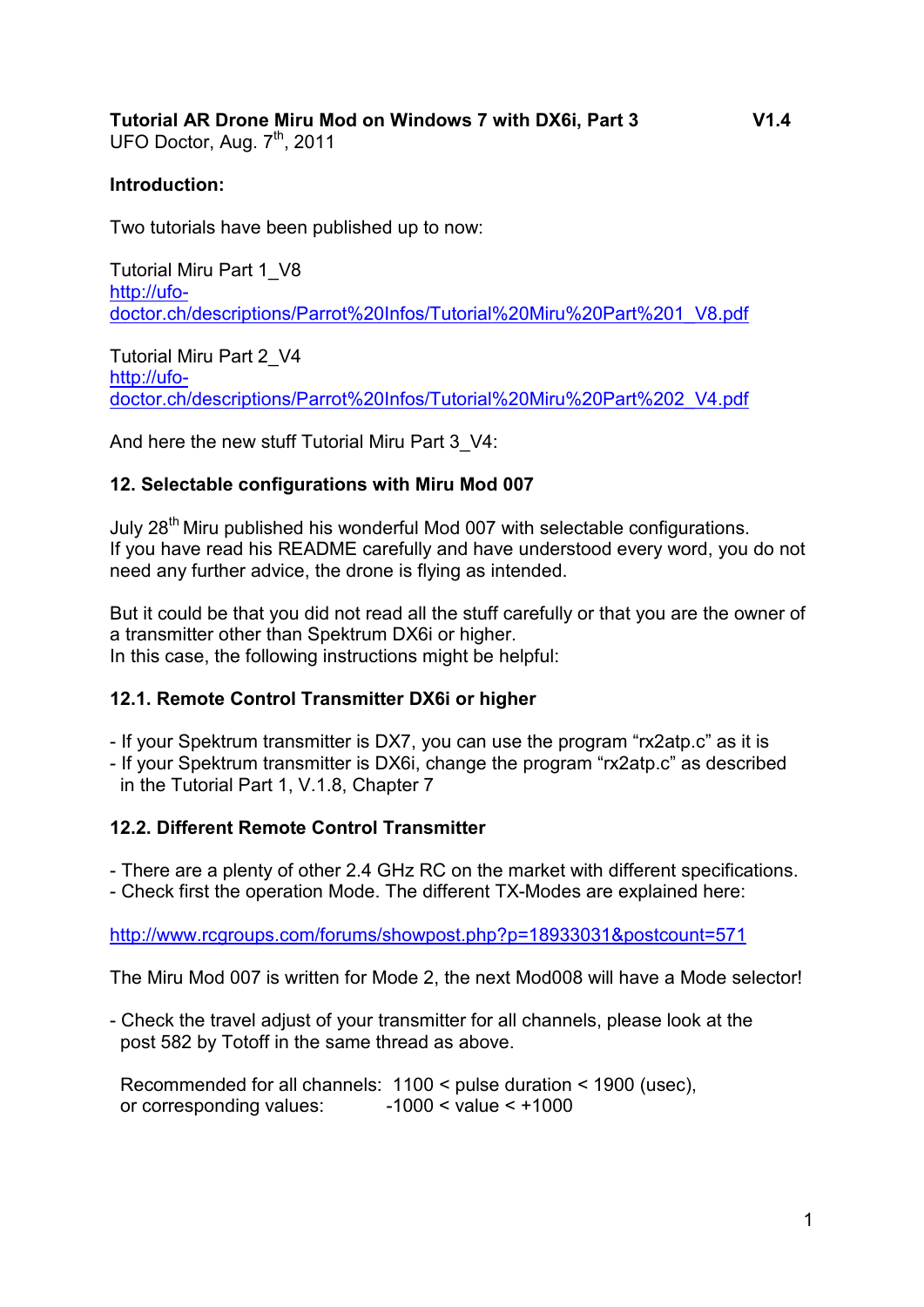### **12.3. Selectable configurations**

Miru Mod 007 offers 4 flight configurations:

 cfg1 is the default, it has been used since the beginning of the mod cfg2 has everything maxed out

 cfg3 is for indoors; believe it is the default indoor config, **with height limitation** cfg4 is for indoors, tuned down even more, **with height limitation** 

Your transmitter has 2 sticks for steering, lets call one 'throttle', the other 'elevator', because those functions are always on different sticks regardless of the mode (1, 2, 3 or 4) of your transmitter.

The drone needs to be in LAND. Push the throttle stick all the way up and leave the elevator stick centered, the **Arduino LED** indicates the current configuration with 1, 2, 3 or 4 blinks.

To select a configuration, use the elevator stick



To make it 'stick' hold the elevator stick on your new selection and move the throttle stick down. This will store your choice in EEPROM on the Arduino and upload the new parameters to the drone. You'll see the drone **motor LED** blinks when the new configuration is received.

# **13. Video and Battery Level monitoring with an iPhone**

The control of the drone gets lost when the battery is low. There is no early warning**!** Checking the battery level by an iPhone can prevent a damage of your drone. This is done here by a clamp, glued on the TX, holding the iPhone 4



Fig. 18. Clamp on Transmitter 1: Clamp; 2: O-Ring; 3: TX Display



Fig. 19. iPhone 4 in Clamp 1: Battery level monitor; 2: Video